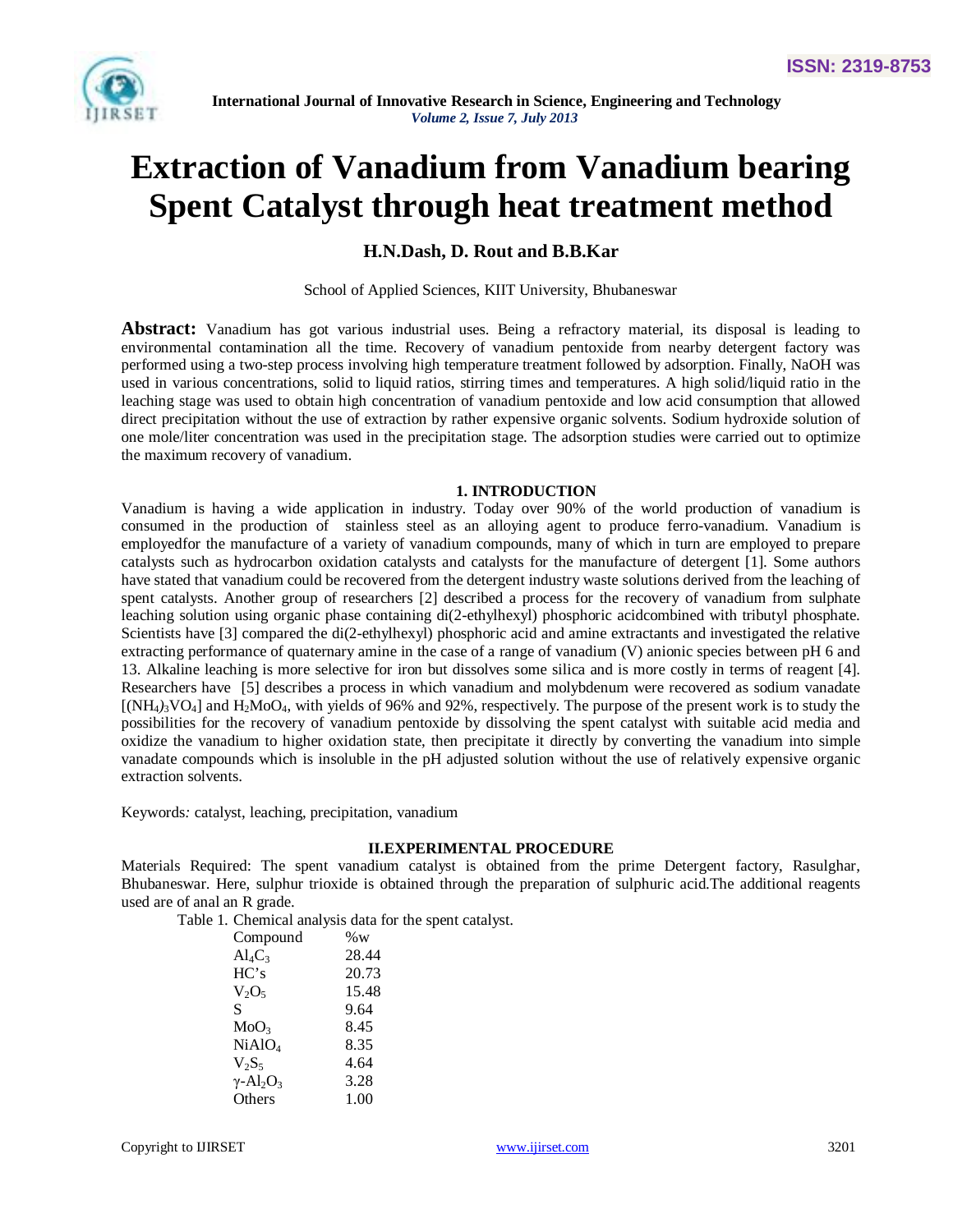

In the present process, the vanadium oxide could be obtained using soda ash roasting method.Initially, the spent catalyst is ground to 106 µm mesh size and is used as the raw material. About 50 mgs of the spent catalyst powder is to be kept inside the porcelain crucible to which about 50 ml of 80%. NaOH is addedto prepare an uniform mixture. This crucibleis kept inside the furnace at 200 $\rm{^0C}$  for 5hrs retention period. The roasted sample was then transformed to a beaker containing water and leached for 60 mins with water to solid ratio 10:1.

## **III.THEORY**

 $4NaOH + V<sub>2</sub>O<sub>5</sub>$  (spent catalyst)  $\rightarrow Na<sub>4</sub>V<sub>2</sub>O<sub>7</sub> + 2H<sub>2</sub>O$  $Na_4V_2O_7 + 2H_2O \rightarrow V_2O_5 + 4NaOH$ 

During the process,  $V_2O_5$  could get converted to a pure form using NaOH which act as a catalyst to accelerate the system.

#### **IV.RESULT AND DISCUSSION**

The study revealed the effect of various process parameters on the extraction of vanadium an contaminated catalytic source. In this aspect the role of temperature, NaOH concentration solid to liquid ratio, loading time are being studied extensively.

#### **Role of temperature**

In order to study the role of temperature, 50 gms of sample was taken in each run along with 80% NaOH in the ratio 1:1. The heating time was kept 5hrs and the roasting temp was varied between 100  $^{\circ}$ C to 300  $^{\circ}$ C with an internal of 50 <sup>o</sup>C. The roasted product was then transferred to a 1000 ml beaker containing 500 ml water. The percentage vanadium extracted is represented in Figure-I.

The study revealed that 200  $\rm{^0C}$  temperatures is found to be sufficient enough to extract about 98% of vanadium from vanadium bearing spent catalyst.

#### **Role of Retention time**

In order to study the role of time on vanadium extraction, attempt has been made to conduct experiments at 200 $^{0}C$ temperature in which the solid to liquid ratio during roasting is kept at 1:1. During the study, 80% NaOH solution is used as the activating medium. The time duration various from 1 hr to 7hrs. The data obtained are incorporated in figure- II. The data revealed that the sample bearing NaOH and spent catalyst, when roasted at 200  $\rm{^0C}$  for 5hrs time could produce 99 % Vanadium that could be extracted successively.

#### **Effect of NaOH Concentration**

The effect of Conc<sup>n</sup> of NaOH on studied using 1:1 solid as liquid ratio, 5hrs time and 200  $\rm{^0C}$  roasting temperature where NaOH conc<sup>n</sup> was varied drastically. The result obtained are represented as Figure-III.The result shows that maximum up to 20% NaOH is ideal enough to extract about 99% of Vanadium from the spent catalyst. The result shows that maximum up to 80% NaOH is ideal enough to extract about 99% of vanadium from the spent catalyst.

#### **V.CONCLUSION**

The above study revealed that it is possible to extract vanadium from Vanadium condition for extraction of maximum percentage of vanadium is found to be 80% of NaOH when mixed with the spent Vanadium catalyst in the ratio 1:1 and roasted out 200  $\rm{^0C}$  for 5hrs time, it is possible to extract about 99% Vanadium from the catalyst.The vanadium was obtained in the form of brown red precipitate, which is being filtered and analyzed. This Vanadium through activated carbon could produce Vanadium carbide.